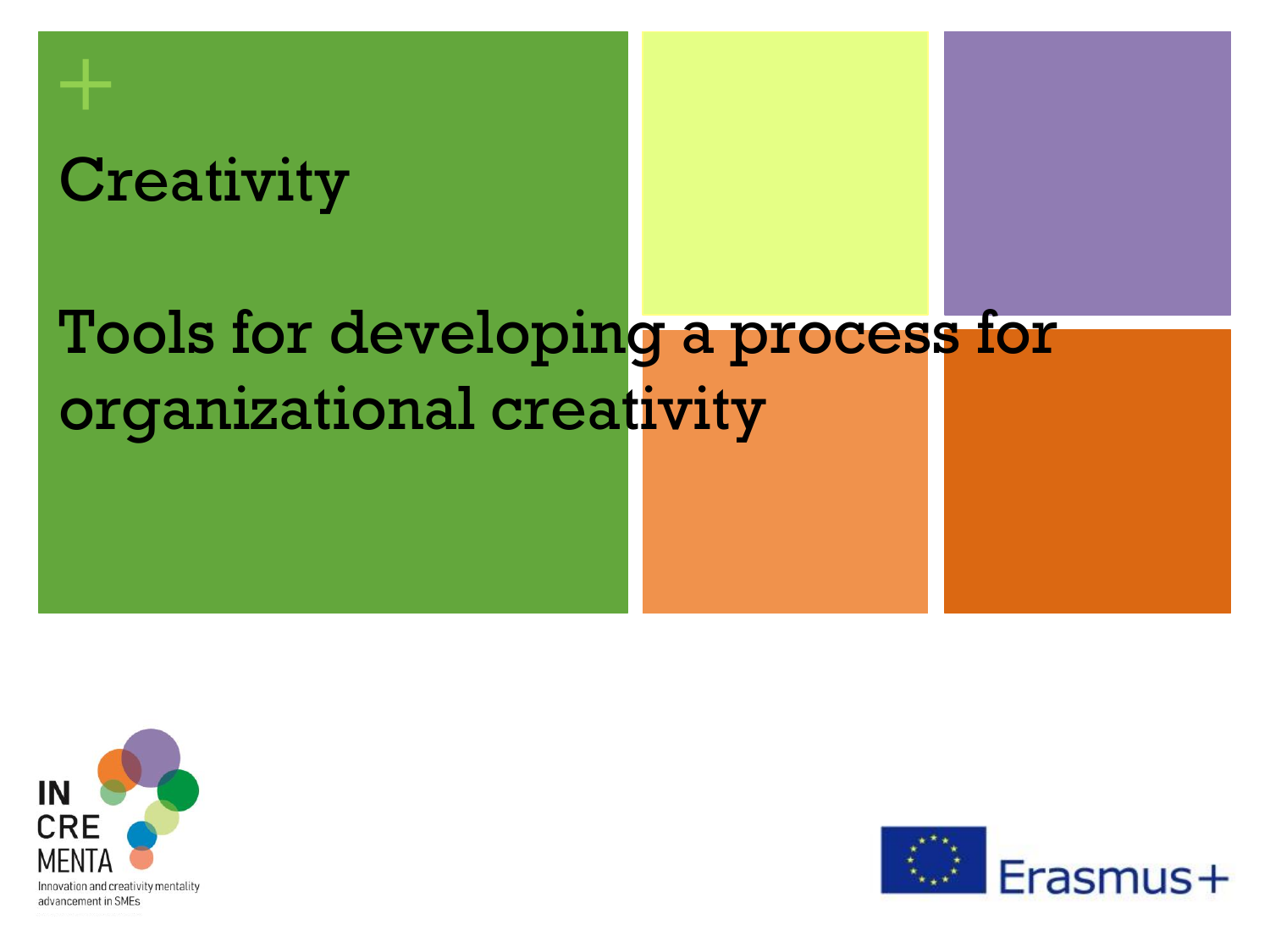

Innovation and creativity mentality advancement in SMEs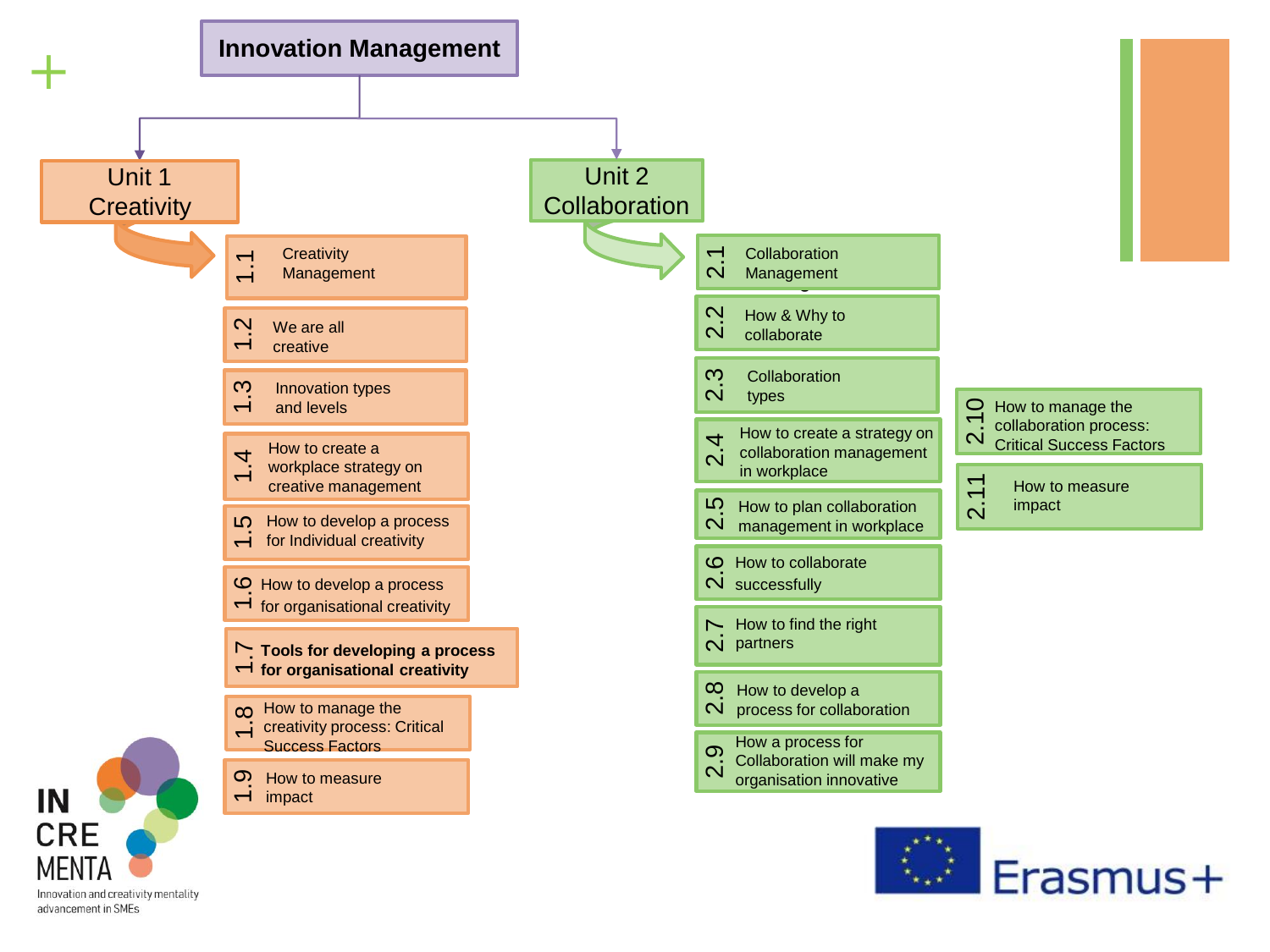Aim of the material is to help the learner in generating and selecting ideas and following a structured thought process for creativity.

#### Learning Outcomes:

- Understand the process by which individuals solve problems and generate other ideas
- Facilitate the generation of ideas, selection, improvement and application in your organisation
- Be able to select appropriate tools for your organisation.





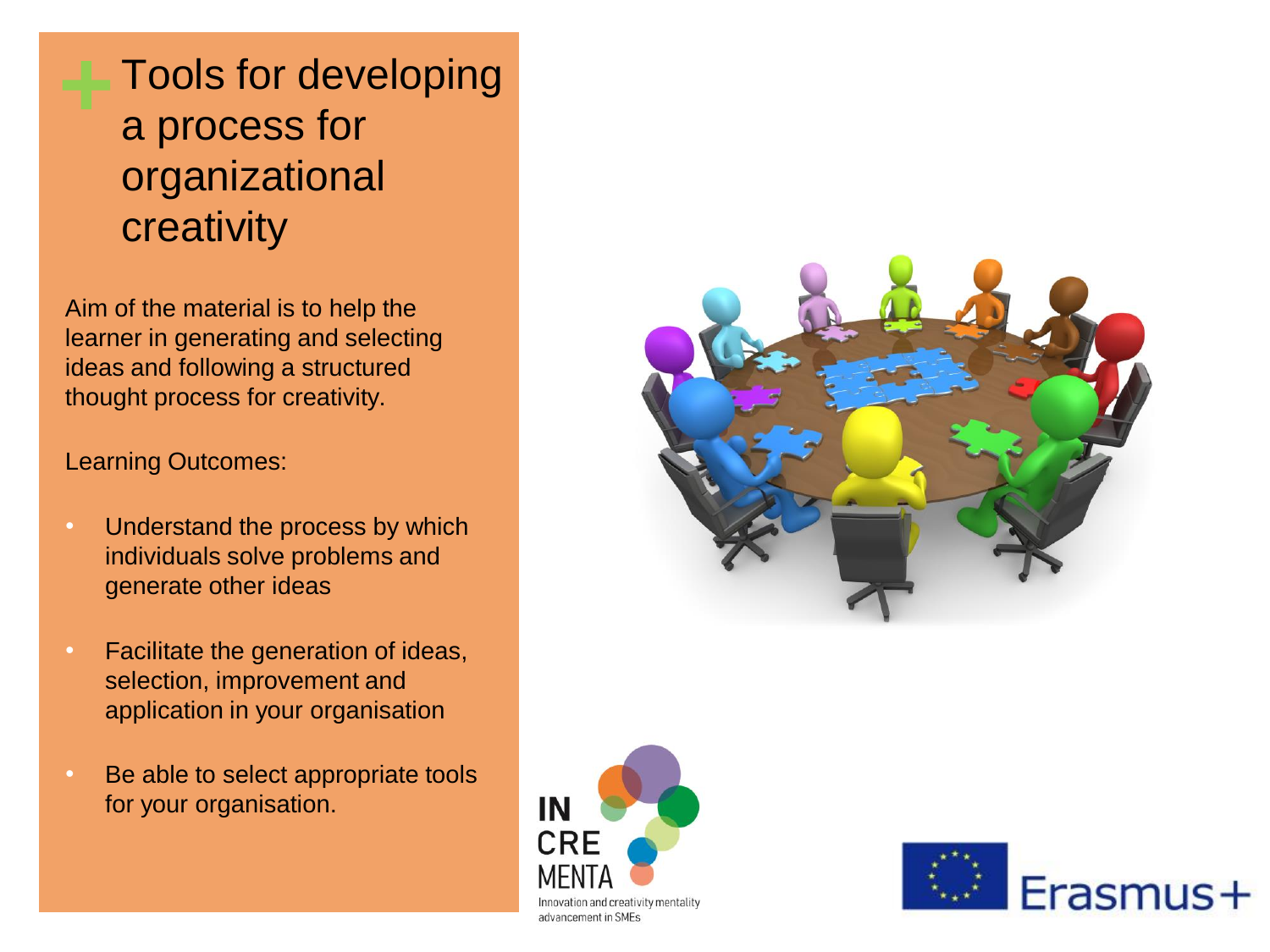Develop a process





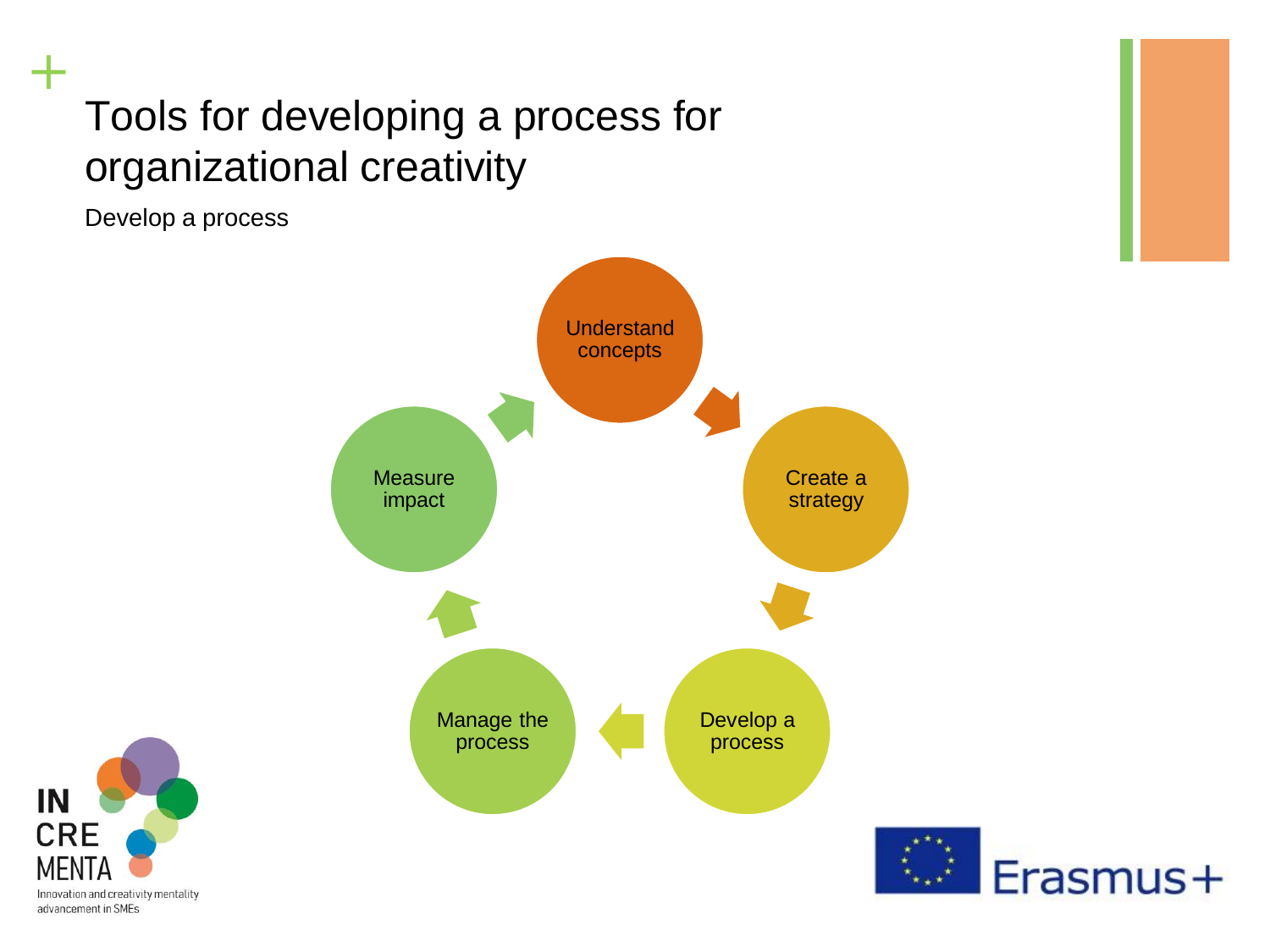- Companies need to prioritize innovation to keep up with advances in technology and respond to customers' evolving needs
- In a Boston Consulting Group survey, 79 percent of respondents ranked innovation as a top-three priority at their company
- In a separate survey by Deloitte, 78 percent of future business leaders deemed innovation essential to business growth
- Of that 78 percent, however, only 26 percent said their current organization encourages practices that foster innovation
- Incentivized teams increase their performance by 45 percent, compared to incentivized individuals, who increase their performance by only 27 percent, according to research by the International Society for Performance Improvement and the Incentive Research Foundation



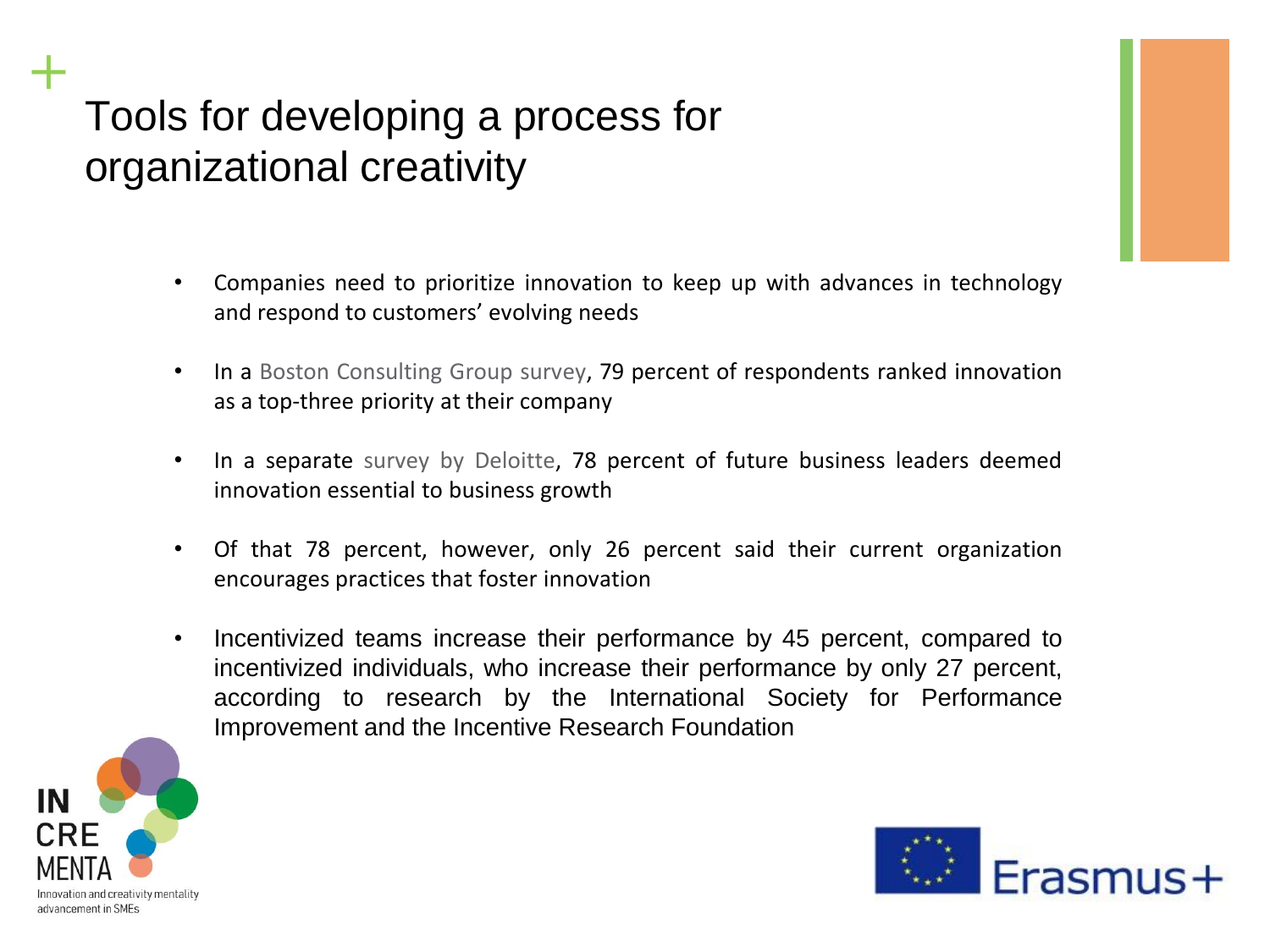

**+**

Eighty-two percent of executives surveyed by [Forrester](https://landing.adobe.com/dam/downloads/whitepapers/55563.en.creative-dividends.pdf) agree that companies benefit from creativity. Among those benefits include increased revenue and greater market share

58 percent of respondents said they set goals around creative outcomes, and why another 48 percent claim to fund new ideas spun out of creative brainstorming

> https://www.northeastern.edu/graduate/blog/creativity-importancein-business/

<https://www.youtube.com/watch?v=HgJejeDkZ9w>

[https://www.youtube.com/watch?time\\_continue=3&v=Zl0R1uJ62x](https://www.youtube.com/watch?time_continue=3&v=Zl0R1uJ62xo)



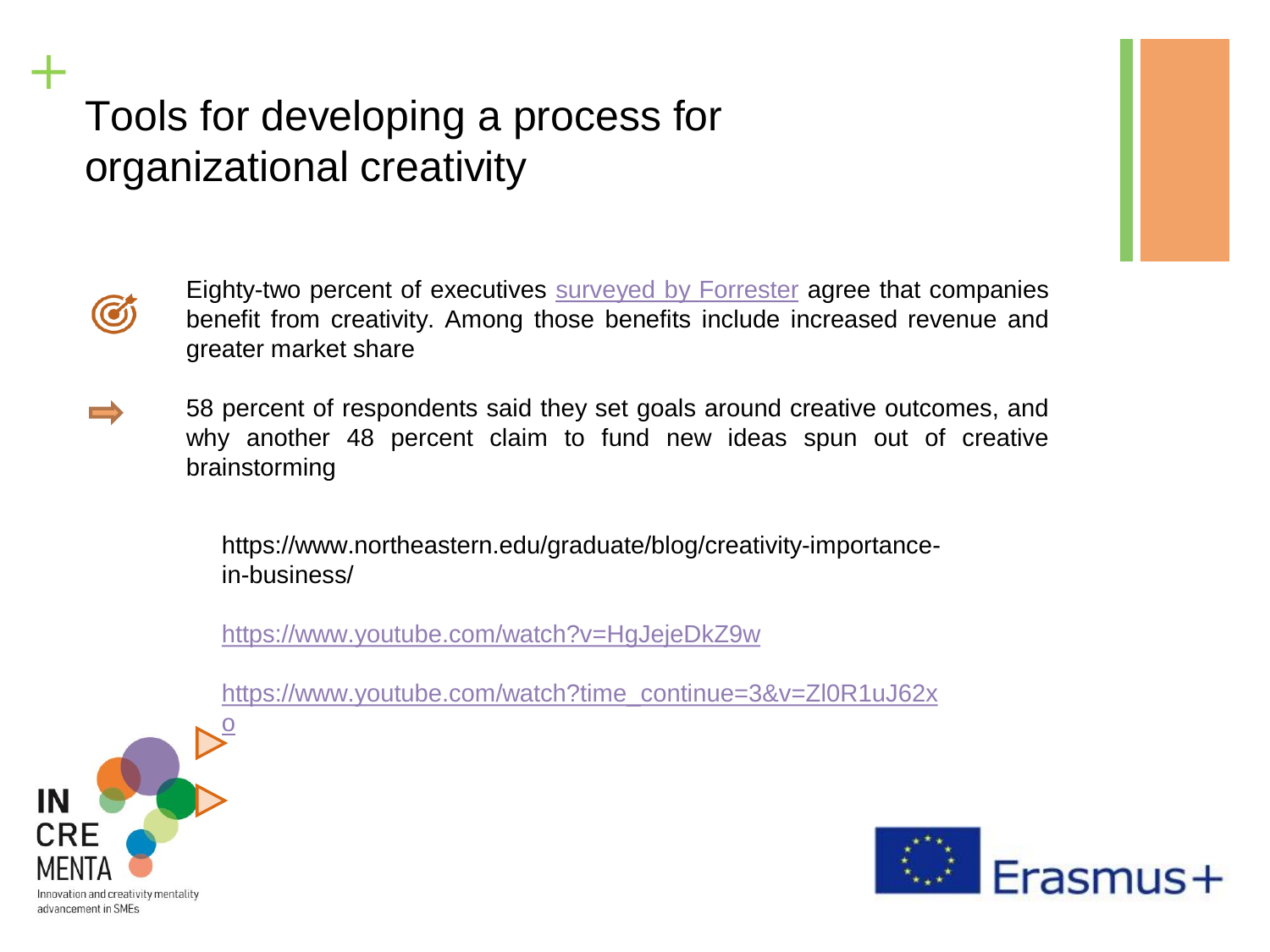





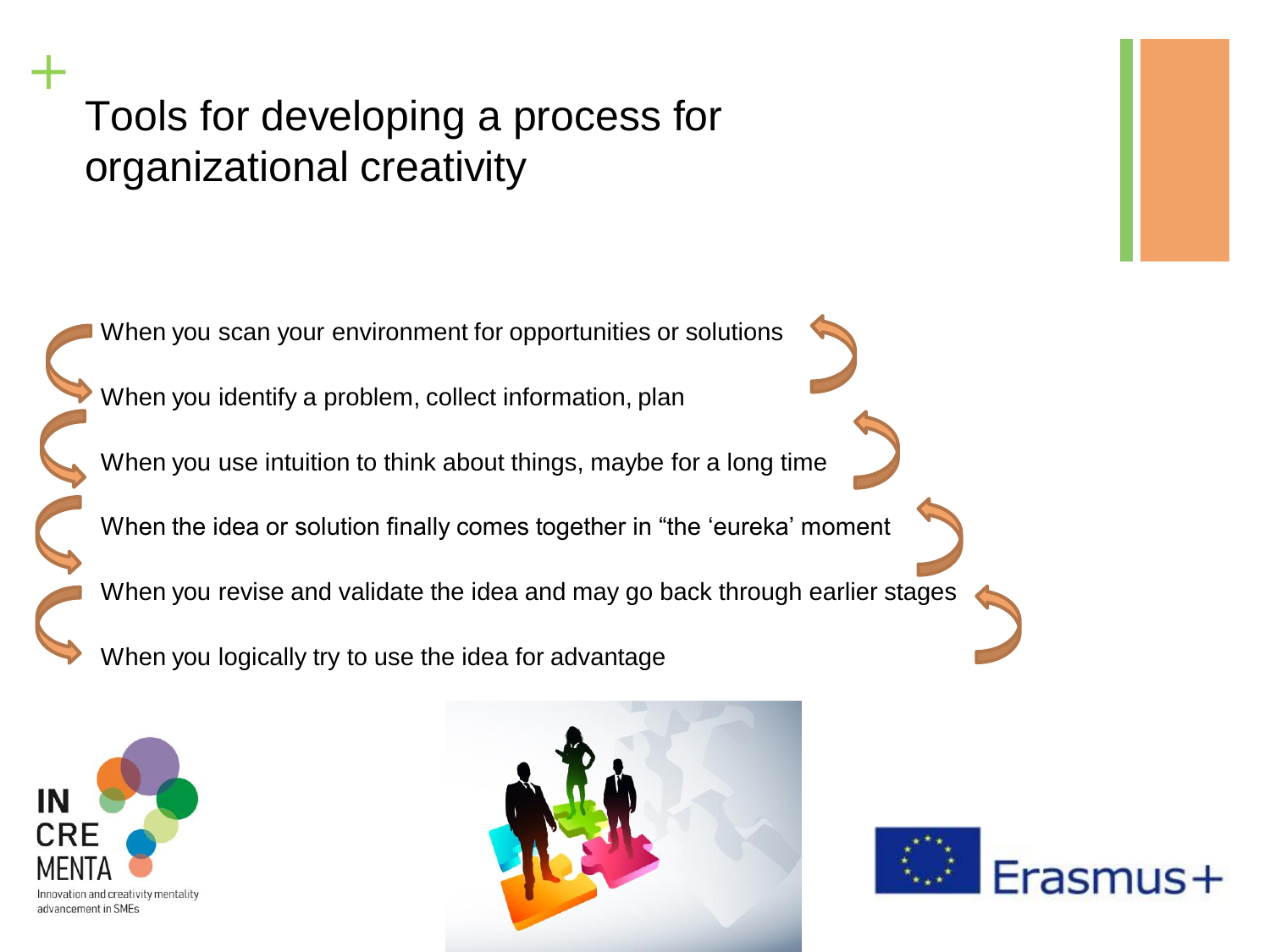Process of organizational creativity



#### **Generate Ideas**

- When you deliberately try to create ideas
- Carry out brainstorming map possibilities
- Document all ideas and keep revisiting as you may use some in the future



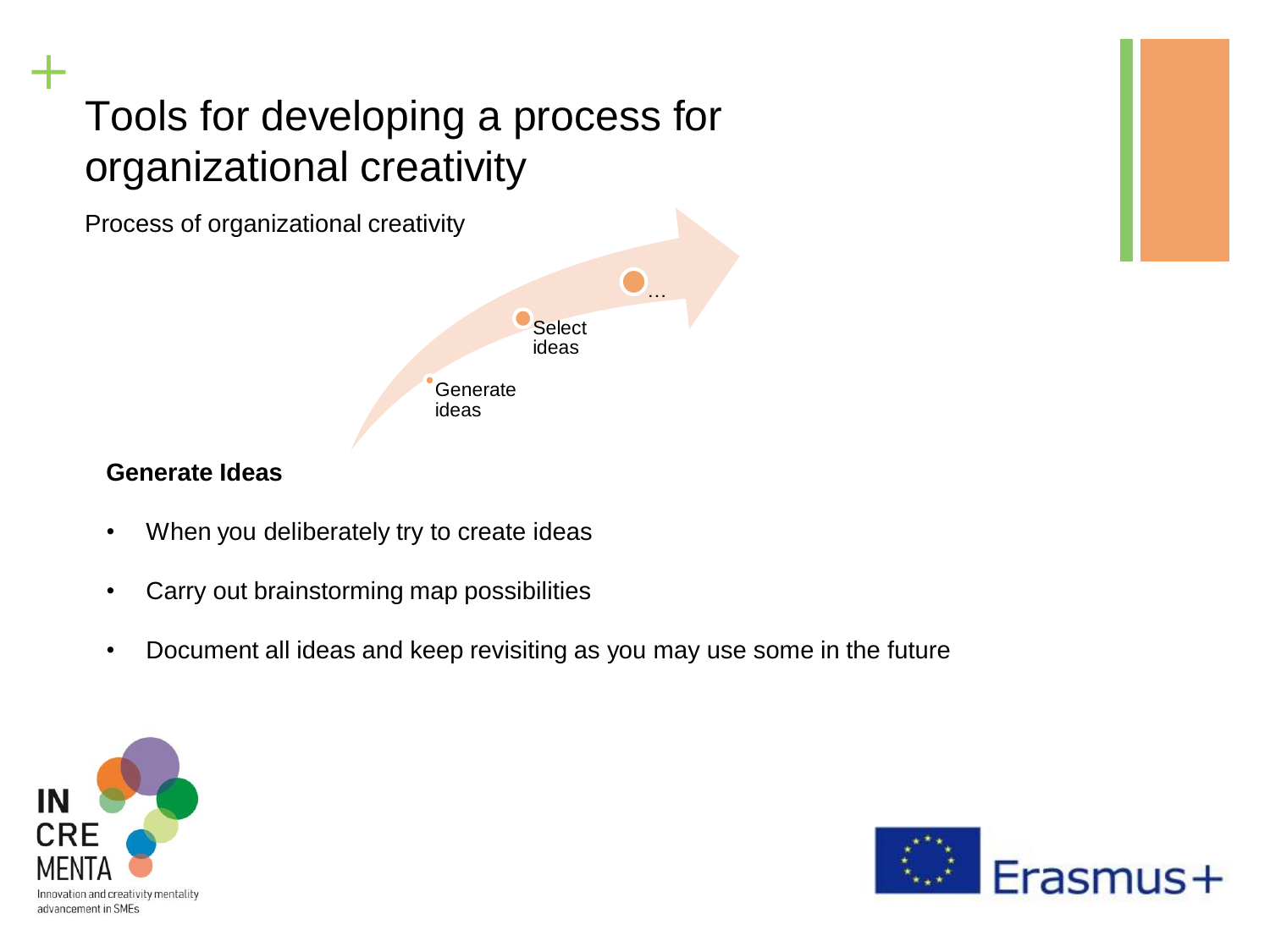

#### **Select Ideas**

- When you are trying to find a problem worth solving so you organise, filter and select all the ideas generated so you can focus on the best ones
- The most difficult stage, this step requires a very different mindset. If we want to successfully finish any innovation process, running only the ideation step is useless



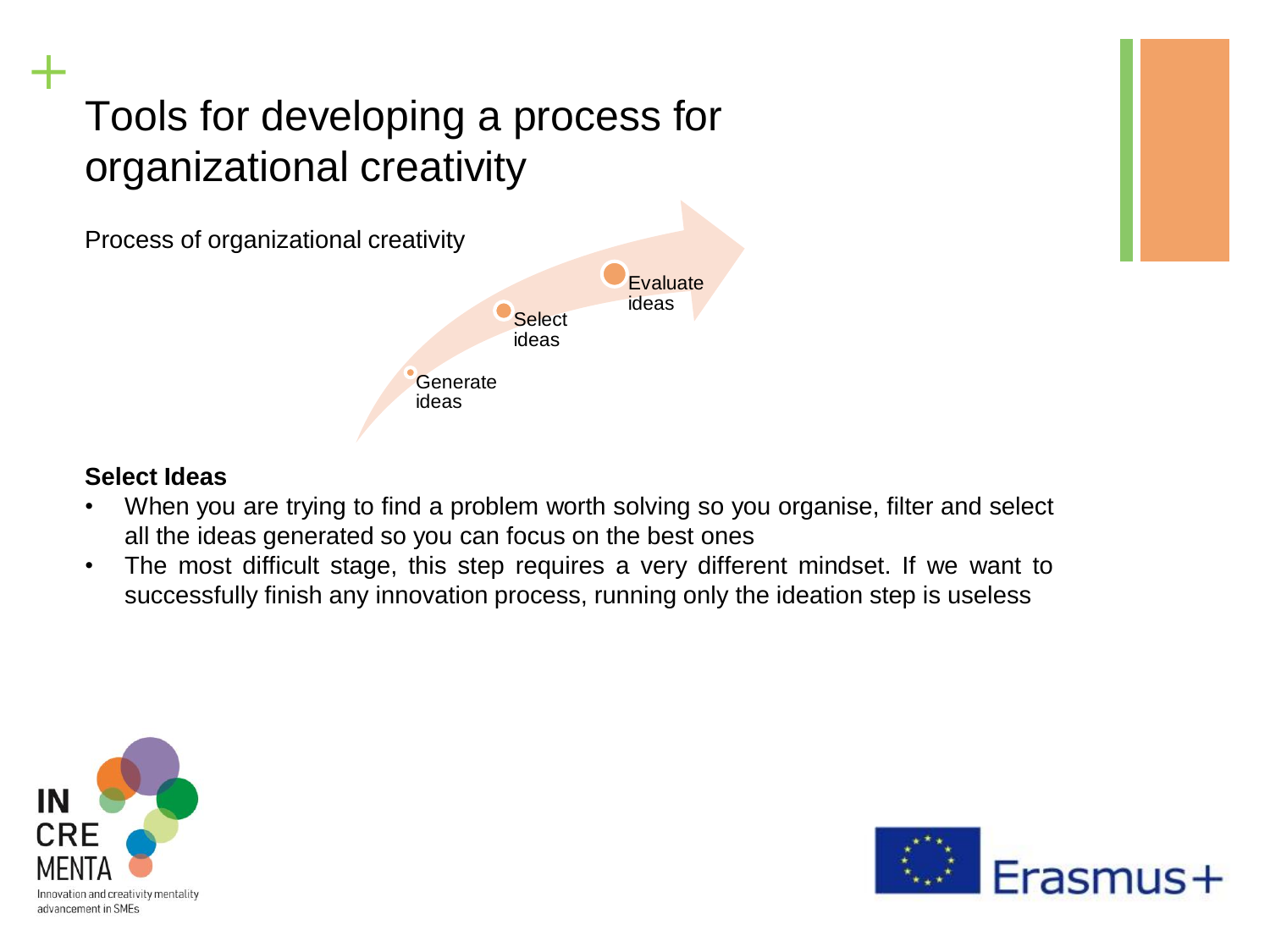Process of organizational creativity



#### **Evaluate Ideas**

- Ask yourself questions like
- Is there market need?
- Is the idea feasible to implement and market?
- Is the market ready?
- Is the idea competitive?
- What is the profit or value potential?



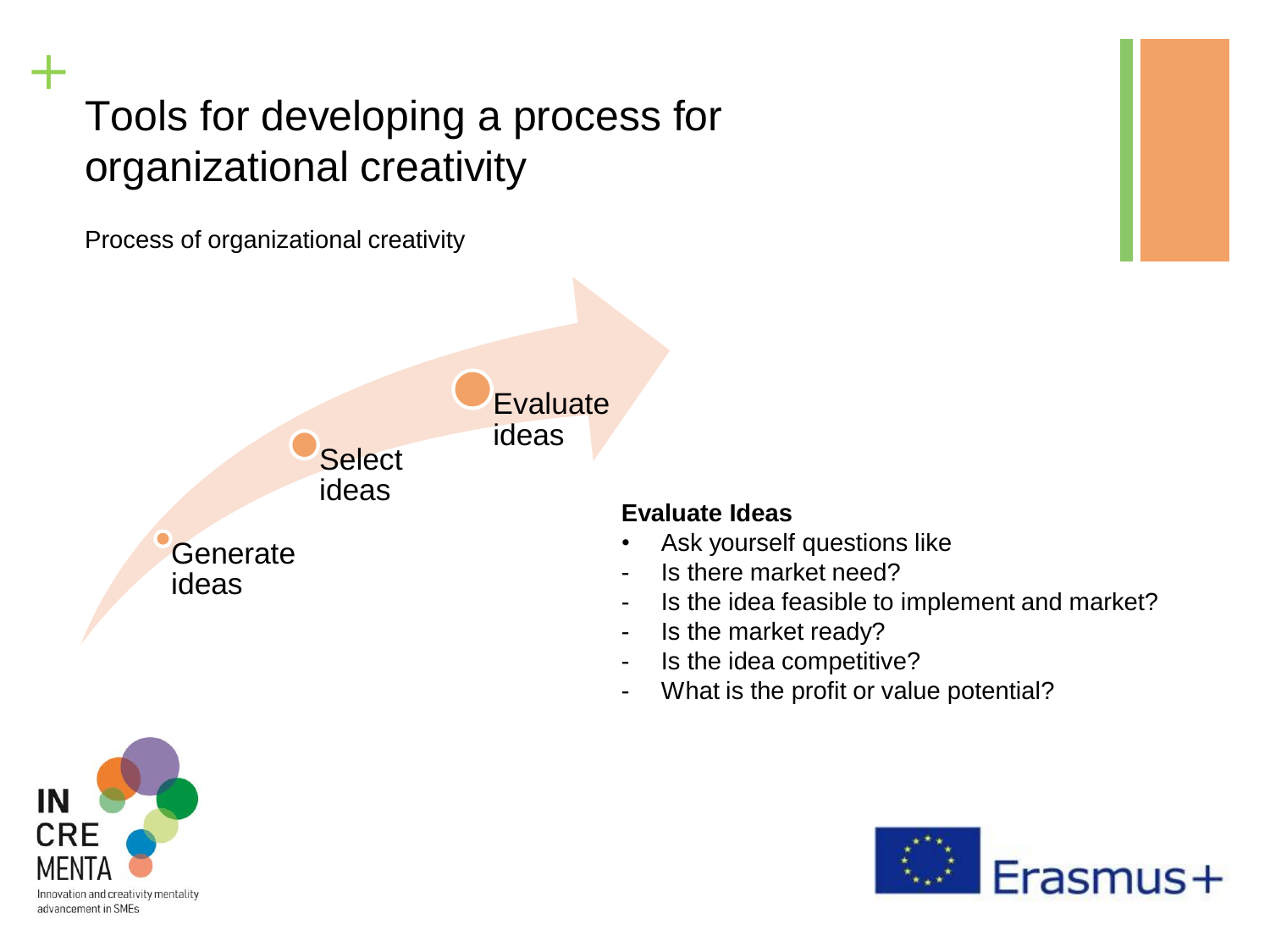

#### **Implement Ideas**

- Put the idea into effect
- Put someone in charge
- Estimate the resources required
- Free up people to work on it
- make sure staff know the idea is valued





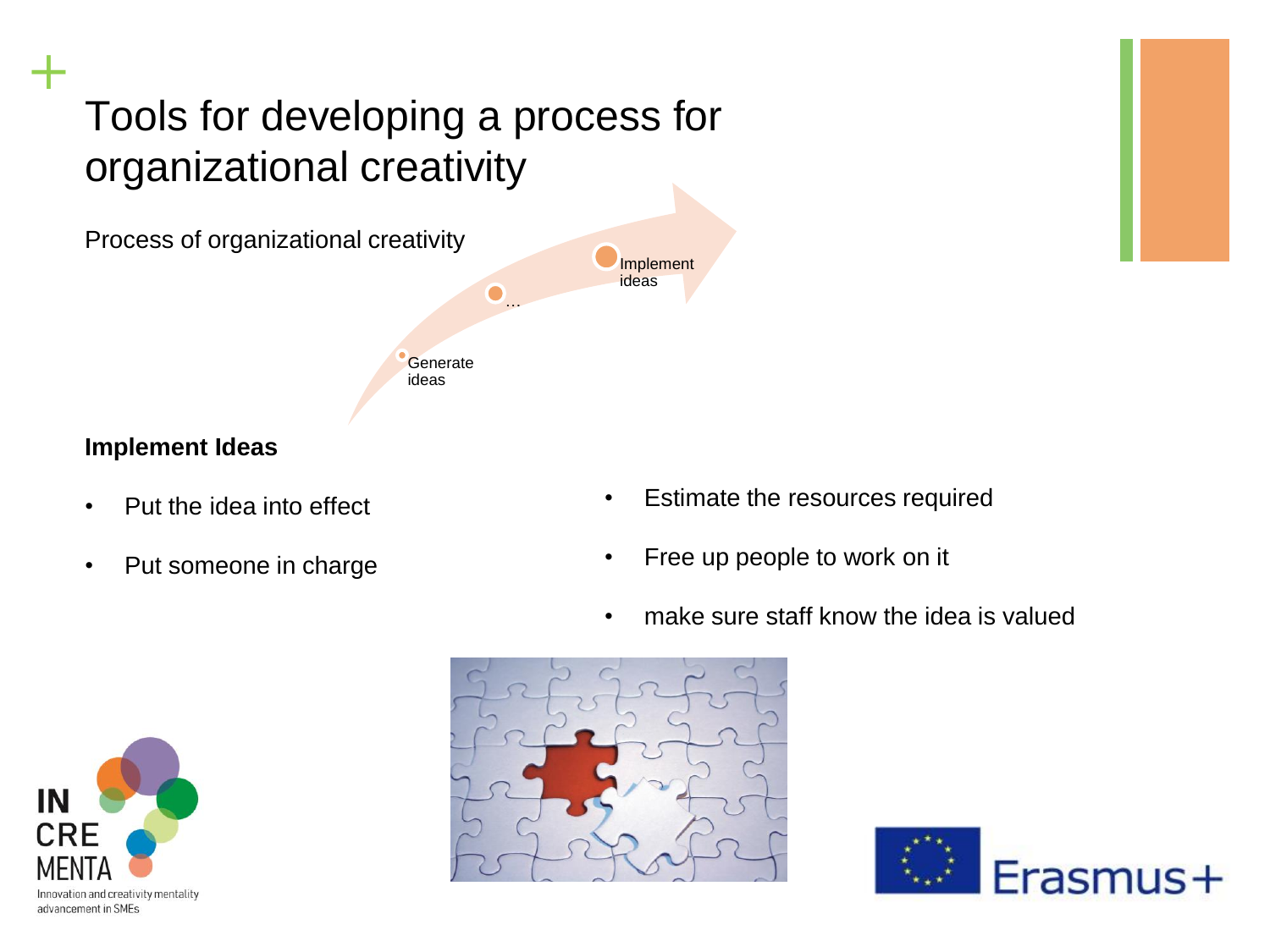**Generating ideas**

**+**

#### **Customer Feedback**

Gather information from customer feedback, both positive and negative. You may learn more from complaints than complements.

#### **SCAMPER**

Use SCAMPER as a tool to find ways to improve an existing product or come up with ideas for a new one. It's based on the notion that everything new is a modification of something else

[https://www.mindtools.com/pages/article/newCT\\_02.htm](https://www.mindtools.com/pages/article/newCT_02.htm)





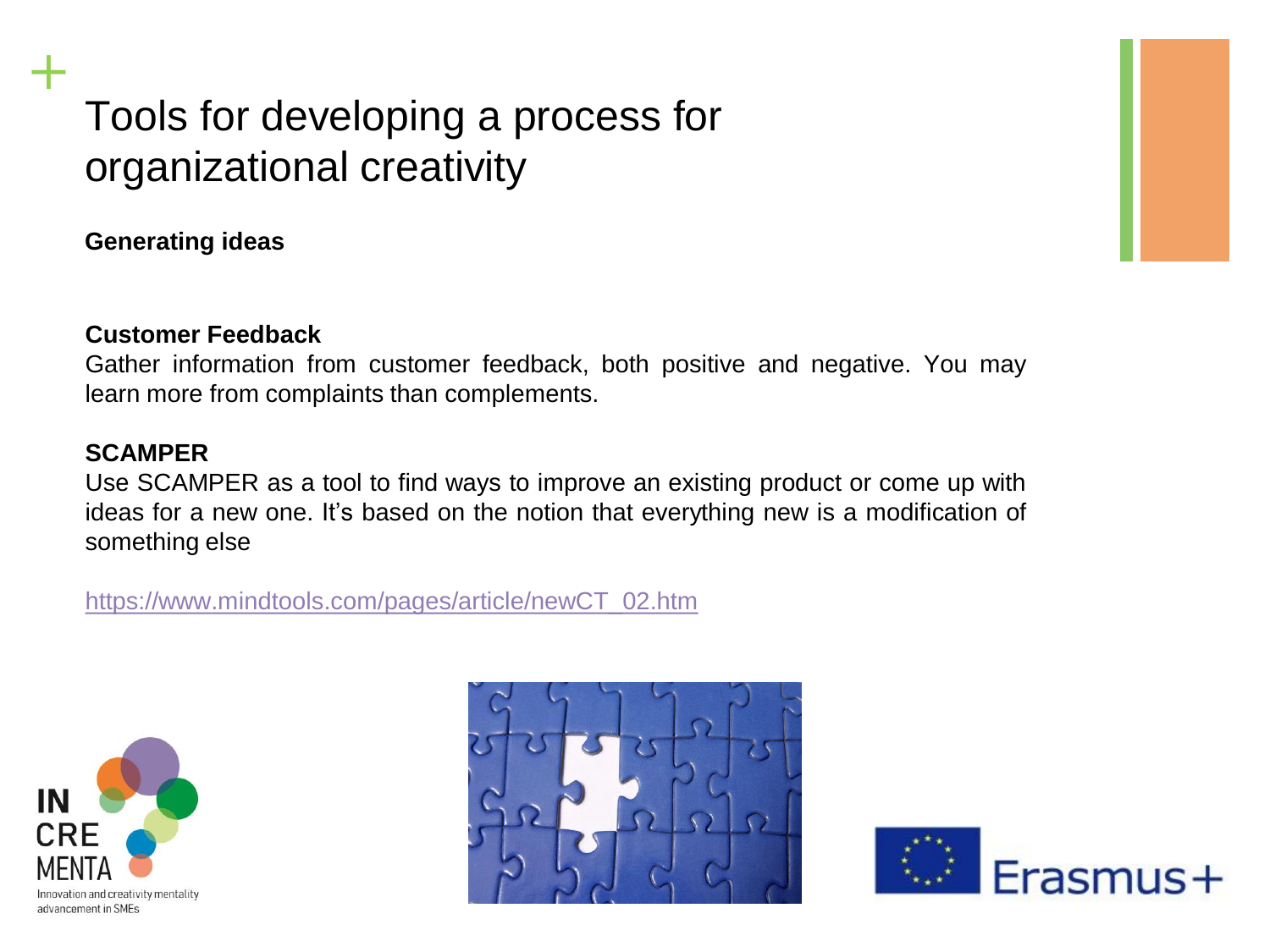### **Selecting idea**

- Mind maps
- Cause and Effect Analysis
- Fishbone or Ishikawa diagram, this is like a combination of Brainstorming and a Mind Map
- Affinity Diagram
- New Product Evaluation Questions
- Analogy (Case-Based Reasoning) method
- **Existing Product Evaluation Questions**